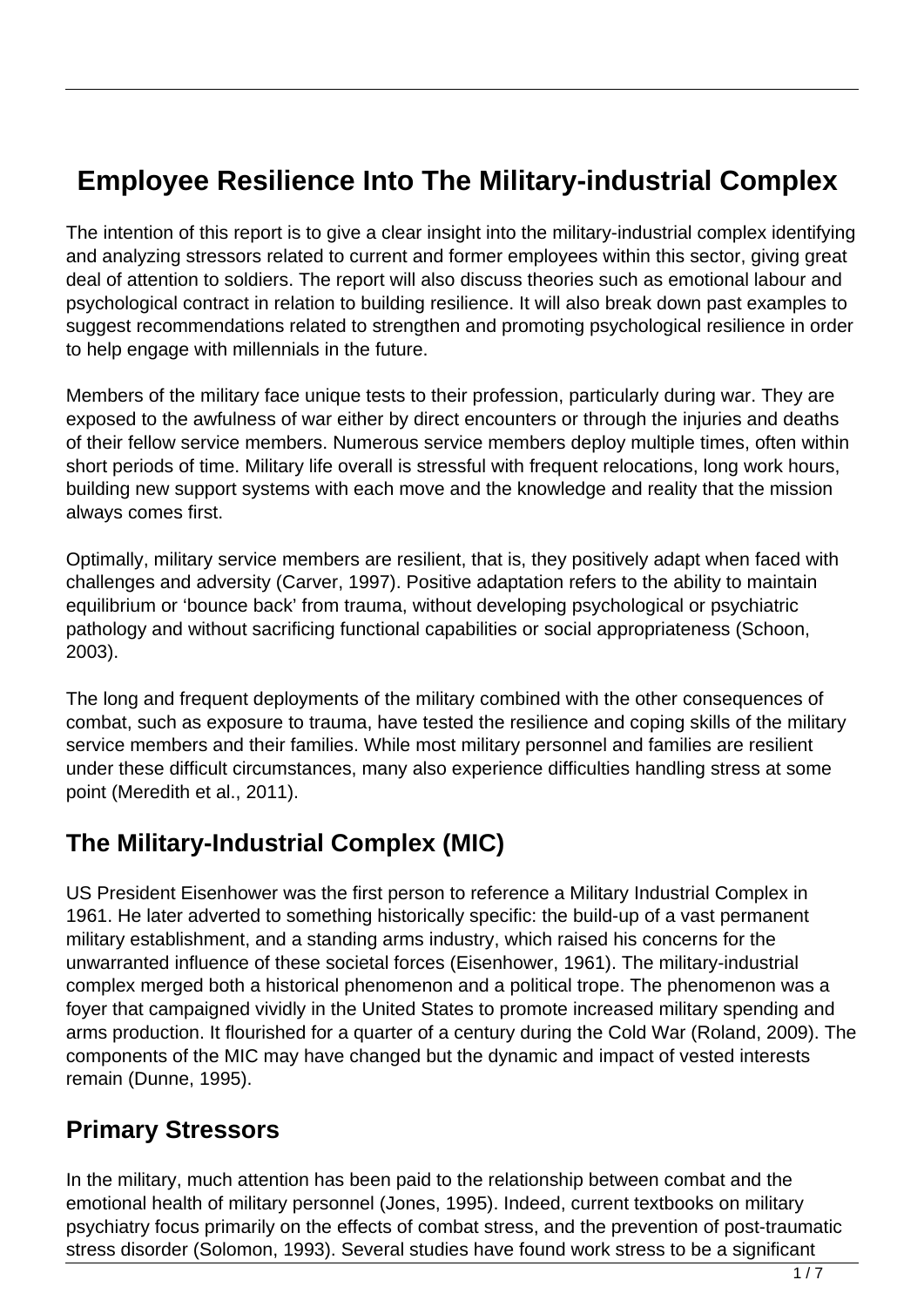source of distress for military personnel during routine peacetime assignments (Manning et al. 1981). The more dramatic aspects of wartime activities have been clearly established as precipitants of psychological stress (Blood, 1993). Recent research has established that combat, exposure to heavy casualties, deployment of units in a war zone, and unexpected mobilizations of reserve units are all correlated with higher levels of psychological distress (Perconte, 1993).

The military lifestyle consists of turbulent stressors that affect the military family. The most common stressor is deployment, but residential mobility, parent separation or absence, trauma and loss, and reintegration are all of equal importance due to the toll these positive and negative experiences take on the parent child dynamic and the overall family system (Murphey, 2013). Although there are many marks and reasons of combat stress, there are key common signs in the majority of the cases. These present such as: anxiety, sleeping problems, drastic changes in behavior or angry outbursts. Combat stress could often lead to stress injuries, which cause physical changes to the brain that disturb the way it processes information and deals with stress (Military One Source, 2018). During the height of the War on Terror, many services became available to help military families get through this difficult time and cope with these evident stressors. Services such as those offered through the military and at local schools, churches, or various companies and organizations provided support for parents and children prior, during, and after deployments (Murphey, 2013).

## **Employee Resilience**

Resilience is an interdisciplinary construct that is often defined in a broad manner, from a stationary trait to a dynamic capacity, which helps individuals to deal with and adjust positively to adversity. Research done beforehand has lacked clarity regarding whether resilience should be conceptualised as a state-like process, or a trait-like outcome to stress (Bonanno and Diminich, 2013). Recent ideologies suggest that resilience may be influenced by both stationary trait factors (e.g., positive personality) and malleable state factors (e.g., social resources) (Fletcher and Sarkar, 2016), which may react differently depending on both the magnitude of and exposure to, adversity (Biron, Ivers, Brun & Cooper, 2006). However, this is still unclear.

Additionally, resilience is a concept that has become popular in both academic research and applied practice over the last 30 years (Estrada, Severt, and Jiménez-Rodríguez, 2016). However, the understanding of resilience has been hampered by inadequate conceptualization and theorizing, reflected in colloquialisms in applied practice and the conflation of resilience with other terms in previous research. Associated terms such as 'mental toughness', 'emotional intelligence', 'hardiness' and 'grit' are often used interchangeably with resilience (Andersen, 2011) where both hardiness and grit connote a 'hardy constitution', absent of any reflective meta-cognitive appraisals (Fleming and Ledogar, 2008), rather than an adaptive response to stress, which is a fundamental aspect of resilience (Masten, 1994). These misunderstandings have led to related measurements, which have been identified in past reviews (Fletcher and Sarkar, 2013). Millennials have been inquired about their hardship and ability to deal with pressures in recent years (Myers and Sadaghiani, 2010).

# **Academic Theories**

#### **Psychological Contract**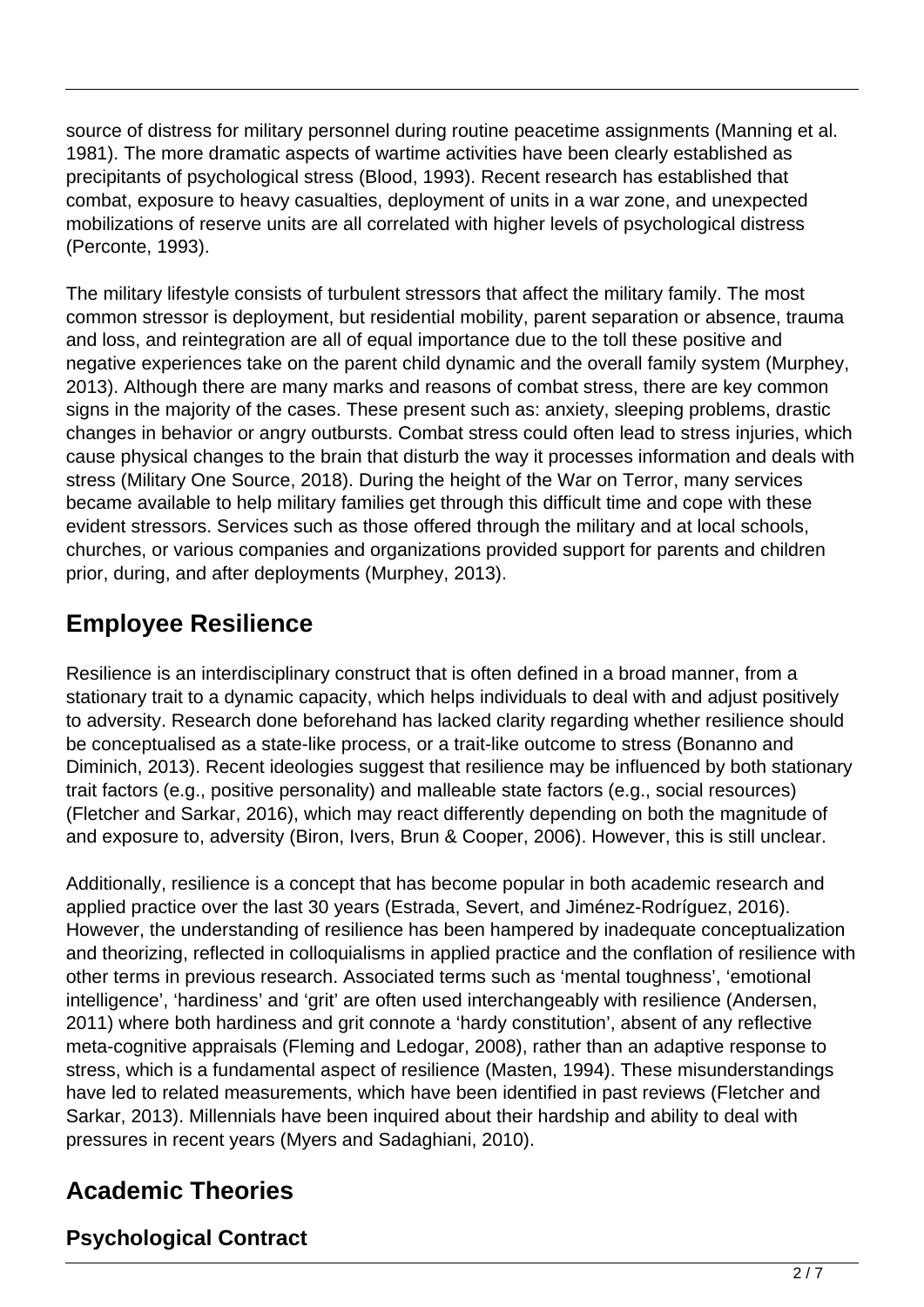The concept of the psychological contract was conceived over fifty five years ago. As early as in 1962 the psychological contract was defined as a series of mutual expectations (Levinson et al. 1962). However, the most recognised definition comes from Rousseau who stated that the psychological contract was "an individual's beliefs regarding the terms of conditions of a reciprocal exchange agreement between the focal person and another party" (Rousseau, 1989). The psychological contract is an individual's idiosyncratic interpretation of the terms of an exchange (Robinson and Morrison, 1995). Such terms may be implicit or explicit, oral, or written (Eckerd, Hill, Boyer, Donohue, and Ward, 2013). The terms of an individual's psychological contract comprehend an employee's understanding of her or his obligations as well as those of the employer (Dabos and Rousseau, 2004). When an individual senses a failure in the fulfillment of the psychological contract, this is identified as psychological contract breach (Eckerd, Hill, Boyer, Donohue, and Ward, 2013). Psychological breach has a negative impact on job attitudes (Zhao, Wayne, Glibkowski, and Bravo, 2007). It is generally linked to lower job satisfaction, lower affective commitment and higher turnover intention rates (Lapointe, Vandenberghe, and Boudrias, 2014). On the contrary, psychological contract fulfillment has positive effects on job outcomes (Conway, Guest, and Trenberth, 2011). Compared with civilian contexts, a military position is more than just a job, as it extends into life outside of work. Equally, it can be argued that the implications of a breach of psychological contract have widerreaching implications for military personnel, affecting every aspect of their lives (Edgar, Riley, Brown, Diamond, and Lovell, 2005). Nevertheless, psychological contract breach in the military has received little attention.

#### **Emotional Labour**

The term 'emotional labour' highlights the similarities as well as differences of emotional and physical labour. In order to assist in the management of patients' emotions in the everyday working, emotional labour requires an individualised but trained response (Allan and Smith, 2005). It also implicates the suppression or induction of feeling, in order to sustain an outward appearance that produces in others a feeling of being cared for in a safe place (Hochschild, 1983). Emotional labor is particularly typified by three characteristics: face-to-face or voice contact with the public; it requires the worker to produce an emotional state in another; it allows the employer through training and supervision to regulate a degree of control over the emotional activities of workers (Smith and Lorentzon, 2007).

The military is an especially interesting context for studies of emotional labor. Moreover, it demands of its member's practices and skills that are antithetical to those privileged in the vast majority of civilian occupations. To put it bluntly, the mandate of the military is to 'perfect the techniques of lethal violence' (Kovitz, 2003). This demands the deliberate management of soldiers' emotions; to prepare them for the realities of military labor and to help them renegotiate their relationship to violence, killing and death. Such practices — through which civilians are turned into soldiers — are diverse, complex and deeply embedded in the structure and culture of the military (Godfrey, Lilley, and Brewis, 2012). Furthermore, the military, during basic training in particular and in many respects also operational tours, is a total institution (Goffman, [1961] 1991).

Its members carry out their daily activities alongside numerous other members, all of whom are treated identically; they work, play and rest in the same place; their lives are rigidly scheduled; and all activity is designed to serve the purposes of the wider institution.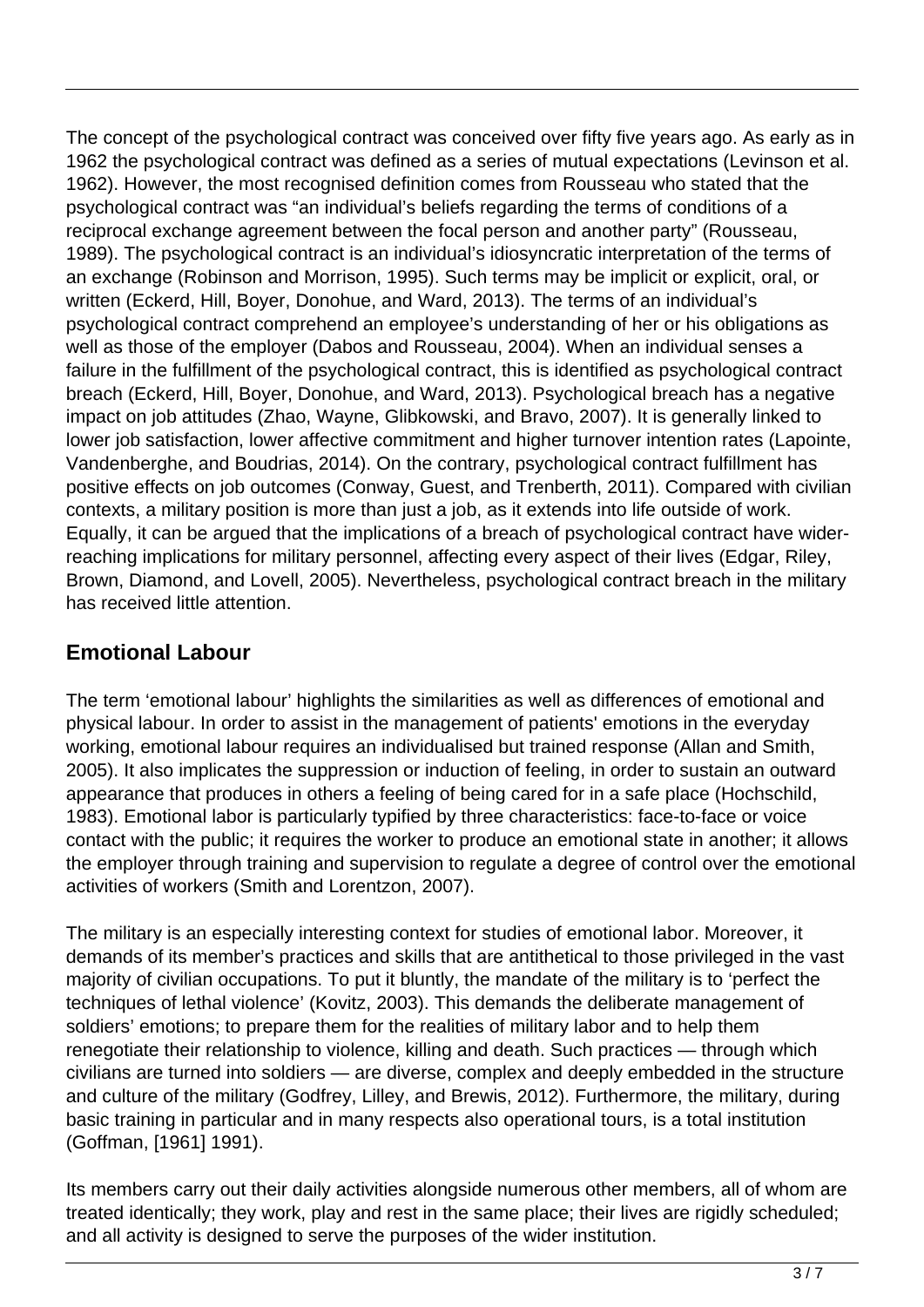## **Flexible Work Arrangements (FWAs)**

The business tendency has fed a constant pattern that the immaculate employee is committed to work elevating it over family obligations. The main reason is society's tendency to overvalue efficiency, consumerism, and job commitment against family values (Lewis, 2003). But organizations decided to experiment, implementing alternative work arrangements in their work environment, as an alternative to effectively respond to market volatility and workforce needs (Stavrou, 2005). It is quite challenging to determine the exact definition of FWAs due to overlapping concepts and their applications. Nevertheless, there is a consensus that FWA include arrangements, where the employee selects, in general, the location, time, and duration of their work-elated duties and tasks (Kossek and Michel, 2011, p. 8).

Some of the most common FWAs are: flextime, a compressed work schedule, and job sharing.

• Flextime

Flextime, or variable work hours, coordinates the work schedule into a stable core period spent in the habitual workplace and independently chosen flexible periods for the remainder of the schedule. The variable work hours arrangement is deemed easiest to implement and is widely used by numerous countries (Altman and Golden, 2007; OECD, 1999; OECD, 2014). It has the minimum impact on operational readiness, while not relying on additional technological, administration or organizational costs. Furthermore, it includes most of the benefits found in flexible arrangements such as increased productivity, retention, effectiveness, financial performance positive employee morale, organizational commitment and lower absenteeism (Baltes et al., 1999)

Compressed Work Schedule

A second usual arrangement is the compressed schedule. This presents the option of working fewer days per workweek but more hours per day to accomplish the necessary 40-hour or 37.5-hour workweek requisite. Classic examples are the 4/10 and 3x12.5 schedules (three or four days of extensive work hours for longer weekends), and the 8x9 option (1 day off biweekly) (DeCenzo and Robbins, 2005). The trade-off is usually days off for family obligations or longer weekends. It is extensively used in the military.

• Job Share

Lastly, this common and low-cost arrangement allows two or more employees to share the tasks and responsibility of one full-time position with or without overlaps. Typical examples are two employees working daily mornings and afternoons or on alternate weeks with changeover periods in between. Acquiescent to (Gallo, 2013), typical reasons to pursue this arrangement are having a second job, family or educational obligations, and a desire for a less stressful work schedule.

### **Analysis/discussion Using Examples and Military Cases**

Growing concern over rates of mental health problems among military personnel (e.g., Hoge et al., 2004; Reger et al., 2009) has led to interest in the use of mental health interventions within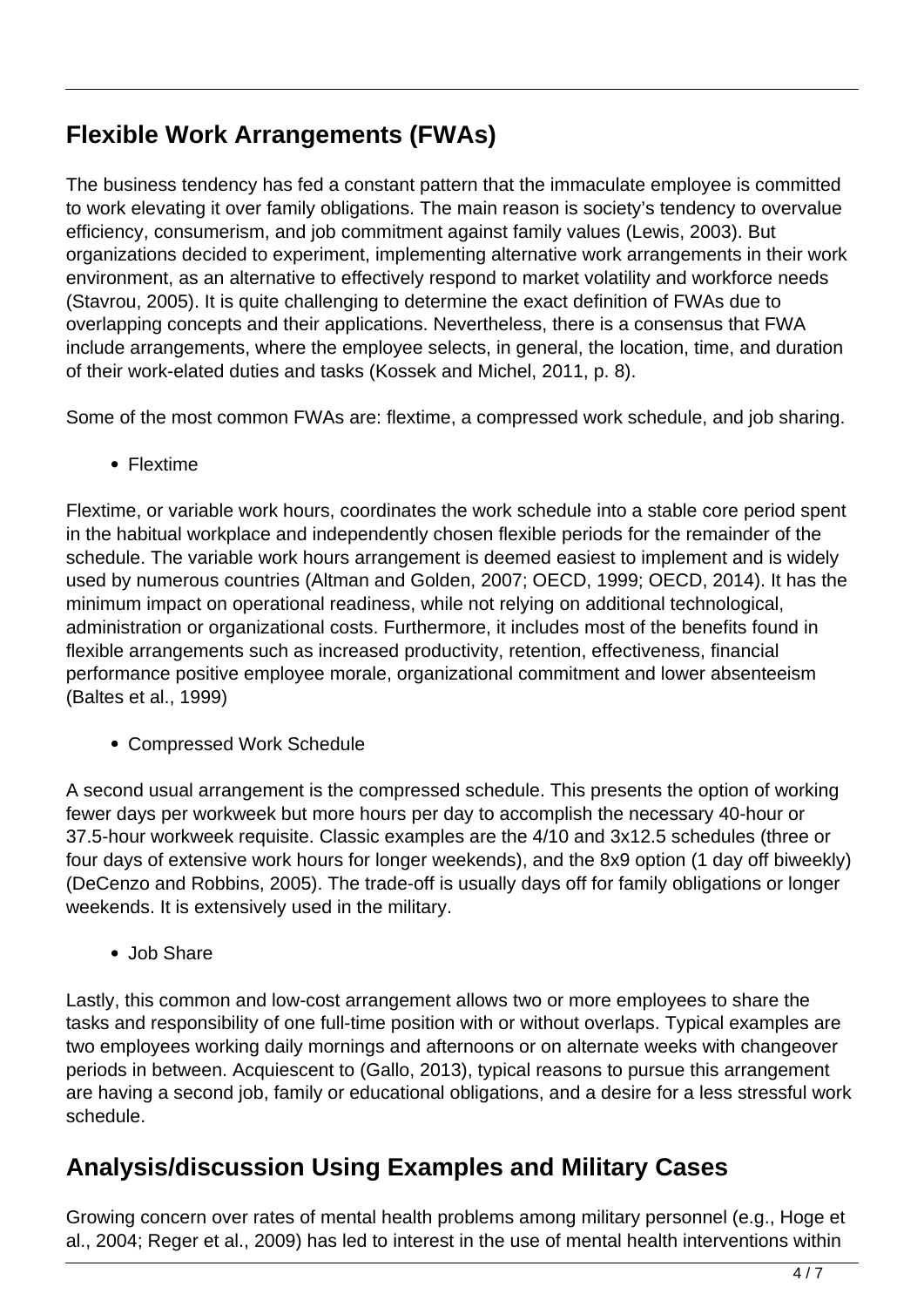the military context. The focus in this section is with regard to the most common mental health interventions within the military in general and in the U.S. in particular.

# **Battlemind**

Battlemind embodies the inner strength and confidence in the face of difficulty that soldiers must show (Adler, Bliese, McGurk, Hoge, and Castro, 2009a). The Battlemind program has the target of diminishing mental health symptoms by helping U.S. soldiers acclimate to stress faced throughout the deployment cycle (Adler, Castro, and McGurk, 2009b).

# **Comprehensive Soldier and Family Fitness**

Comprehensive Soldier and Family Fitness is currently the primary preventive mental health and well-being program used by the U.S. Army (Casey, 2011). It represents the largest psychological health initiative ever implemented within the U.S. military (Cornum, Matthews, and Seligman, 2011). It is aimed at developing psychosocial resilience in soldiers and is rooted in the principles of positive psychology in that the focus of the program is on preventing mental health problems and developing psychological strengths (Casey, 2011; Cornum et al., 2011). The program takes a holistic approach which considers both the effects of family relationships on soldier health (Gottman, Gottman, and Atkins, 2011) and effects of military life on the mental health of soldiers' families (Park, 2011). Consequently, soldier fitness is defined as a multidimensional construct, emphasizing the importance of emotional, family, social, and spiritual aspects of psychological health. Individual resilience training is provided throughout the army (Corum et al., 2011) and incorporates aspects of Battlemind (Adler et al., 2009a). For example, pre-deployment spousal resilience training aims to prepare the spouse for the hardships associated with managing the family while their significant other is on deployment, maintaining a strong relationship with their significant other throughout the deployment period, and teaches spouses resilience-based skills.

# **Mental Skills Training (MST)**

Mental Skills Training consists of enhancing mental and emotional components of psychological functioning through a wide range of exercises, including mental rehearsal, positive imagery, goal setting, and self-talk (Martens, 1987; Rushall, 1992). Prior research on MST in the field of sport psychology has demonstrated positive effects on the self-confidence (e.g., Frey, Laguna, Ravizza, 2003), cohesion (e.g., Hodge and Hermansson, 2007), and performance (e.g., Thelwell and Greenlees, 2003) of athletes. Taking into account the similarities in physical demands of soldiers and athletes, MST was expected to enhance soldier performance (DeWiggins, Hite, and Alston, 2010) and resilience (Hammermeister, Pickering, and Ohlson, 2009). Correspondingly, MST has been utilized in numerous resilience-building programs in the U.S. military. In one, the MST intervention involved 20 minute sessions, 3-4 times per week, for a 10-week period and included self-talk, goal-setting and relaxation techniques. People who took part in reported greater resilience and self-confidence, and showed superior performance on physical tests (Hammermeister, et al., 2010).

# **Conclusion**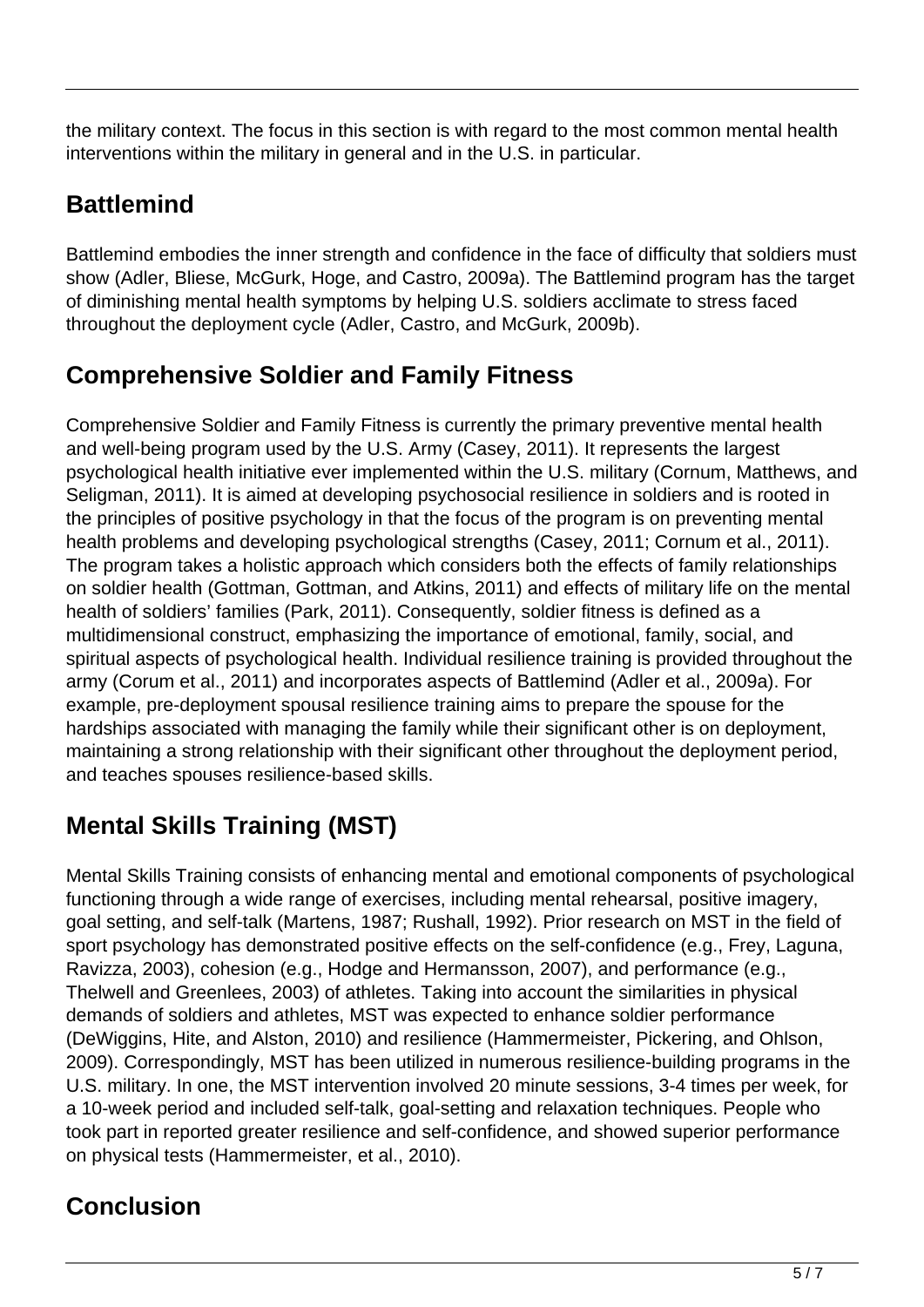Promoting resilience in the military has increasingly become a critical objective. There is perhaps no context where stress and emotional well-being are more important than they are in the military. These factors play a tremendously important role in determining performance, health outcomes, and turnover intentions in this context. Beyond the rigors of day-to-day life in the military, the negative effects associated with the high stress experience of combat deployments often spill into the family domain as well. Yet despite the importance of these factors and the dedicated efforts of researchers working in this domain, fully capturing the nature of the processes underlying these phenomena remains elusive. Studying emotions and wellbeing in the military context is inherently difficult owing to a variety of factors. First and foremost, the military is an organizational culture characterized by an unwillingness to display emotions or acknowledge personal weakness. This, coupled with a distrust of mental health practitioners, makes gathering reliable, accurate data a constant challenge.

Moreover, given the fact that service members are constantly rotating in and out of combat environments, there is an extremely high degree of variability in their reported emotional wellbeing over time. Add to this the fact that numerous factors contribute to the experience of stress and wellbeing make a comprehensive study capturing all relevant factors logistically (and potentially statistically) impossible. Thus, we are left with an incomplete picture. Prior literature has identified a number of important stressors and has established that both personality and relational circumstances can serve as protective factors, but much is still left to be discovered. The issues surrounding emotional well-being and stress in the military may be complex, but the importance of the problem cannot be overlooked. This context plays a role in the lives of millions of individuals, both directly and indirectly.

## **Limitations**

This report fills some gaps in knowledge about which factors promote resilience, with particular attention on military population but still has some limitations. Further research could have been done on other FWAs, common mental health interventions or primary stressors but the length would have been an issue. Additionally, future researchers should assess any new regulations and changes in current legislation that could accelerate or facilitate the implementation of more FWAs.

## **Recommendations**

Reported bellow are recommendations on building resilience within the military to engage millennials in the future:

FLEXIBLE WORK ARRANGEMENTS (FWAs)

FWAs could have a significant positive impact on morale, retention, and motivation in the work environment. This will help the military to retain millennials and reassure them on their needs and concerns. Furthermore, FWAs are considered a tool for increasing organizational effectiveness and achieving work-life balance.

REPORT TO MILITARY MEMBERS AND THEIR FAMILIES ADVICE REGARDING THE VARIETY OF RESILIENCE PROGRAMS AVAILABLE